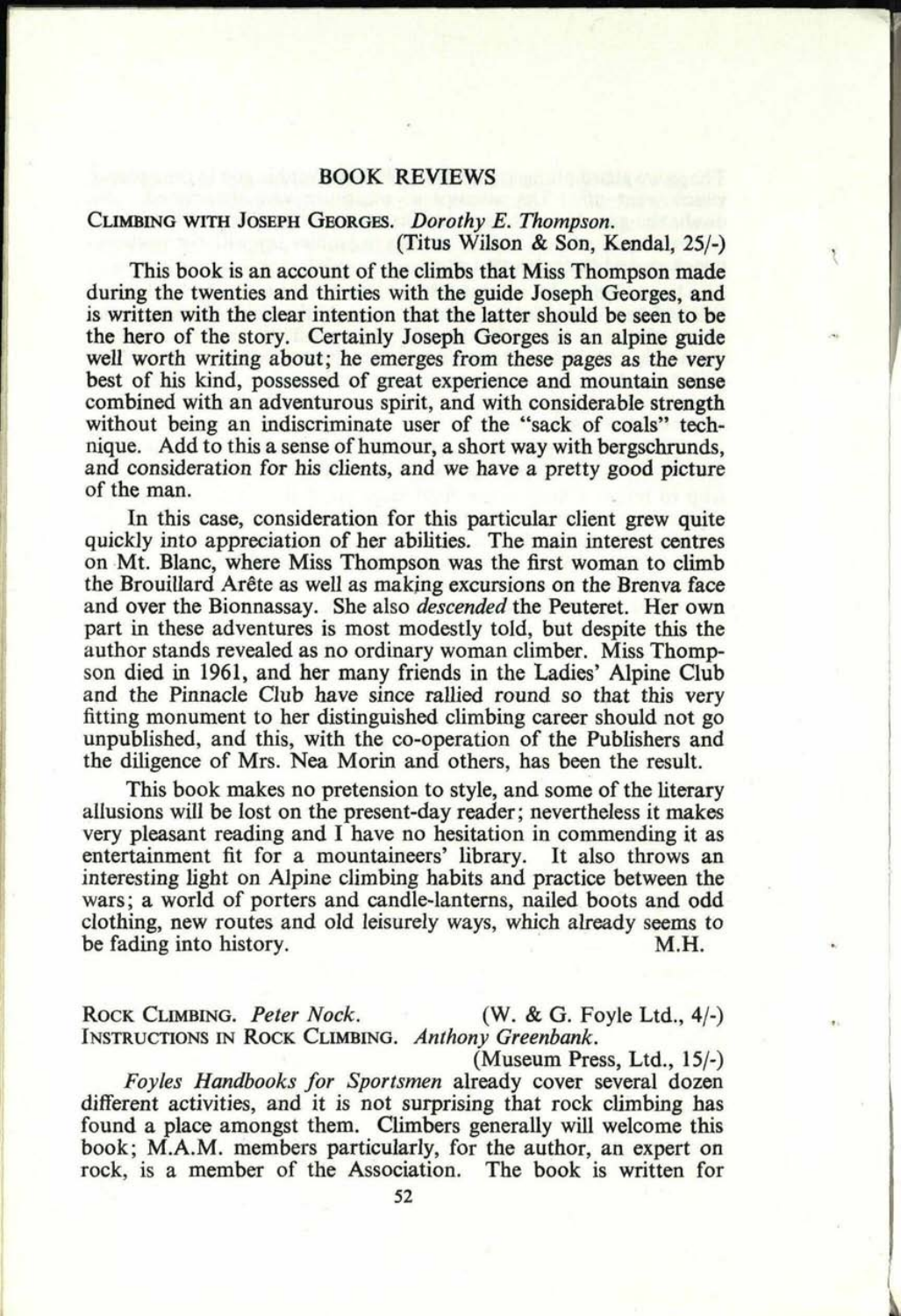aspirant rock climbers only; snow and ice work have no place in it, and hill walking and general mountain craft have little.

**60. 0846**

After a short historical introduction, the book gets under way with a chapter on equipment which has the merit of seeking to provide for essentials without cluttering the climber up in the process. The following chapter, on the use of the rope, contains plenty of carefully thought out advice and is to be recommended both for the beginner and for revision.

The chapter on elementary techniques is very sound, and that on advanced techniques is remarkable for the lucid exposition of a mass of detail in so short a compass. The book concludes with the usual glossary and appendices listing clubs, guide books and guides.

One or two errors occur with proper nouns; *Cynn Las* for Cyrn Las, *Triglau* for Triglav, and it is the Black Cuillin, not the Red, that provides the thousand feet of Gabbro, but taking into account the cost, and the admirable conciseness with which the author has marshalled his facts, this is one of the best little books on rock climbing yet to have been written.

The above was written before Mr. Greenbank's book was received for review, so comparisons, though invidious, are inevitable. Mr. Greenbank writes for a different type of Second from that envisaged by Mr. Nock, and sets out to meet him more than halfway<br>in an extraordinarily conscientious fashion. Mr. Greenbank's in an extraordinarily conscientious fashion. Second is given a route card to help him find the crag; Mr. Nock's Second would disdain this (and might in the event keep Mr. Nock waiting at the foot of the climb). Mr. Greenbank's second is possibly less likely to end up in Bangor Infirmary than Mr. Nock's, and this is certainly a point in Mr. Greenbank's favour in these overpopulated days; but he pays a high price for his comparative immunity. Every possible circumstance that he might meet is clearly set out for him, and every type of rock obstruction, crack, chimney, wall or slab is treated separately with detailed hints on the manner of its conquest, and if all these hints serve to reduce the appalling number of stupid accidents that occur each summer, then Mr. Greenbank has, in writing his book, clearly done mountaineering a most meritorious service.

It is, however, at the expense of the element of surprise (which ought to be allowed to turn into delight), and it does make the book rather long. Even given the need to forewarn the aspirant climber and to send him out properly equipped with knowledge as well as tackle, there are *some* things that the climber ought to be able to discover for himself, and there is *something* to be said for a progressive revelation of climbing surprises, a continuous development of *nous.*  A little more reserve in the communication of climbing knowledge